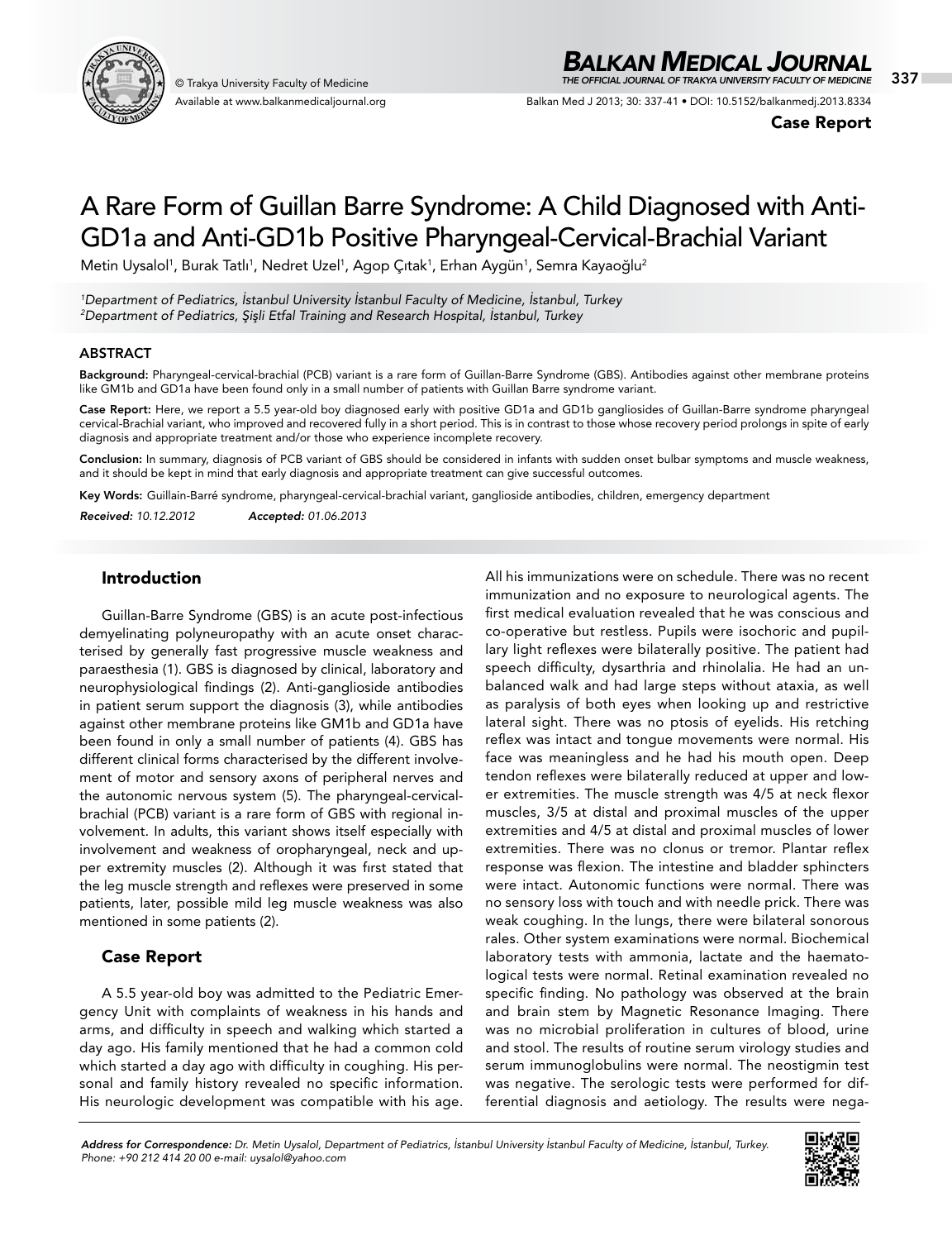tive for Herpes virus, Epstein-Barr virus, Cytomegalovirus, Rubella, Rubeola, Toxoplasmosis, Enteroviruses, Respiratory viruses, Lyme and Mycoplasma pneumoniae. There was no microbial proliferation in the culture for *Salmonella*, *Shigella* and *Campylobacter jejuni*. On the second day of hospital admission, the patient was taken to the intensive care unit due to difficulty in swallowing. Electromyography (EMG) performed the day after the onset of complaints revealed normal sensory amplitude and conductions. Right ulnar motor conduction evaluation revealed partial block. Other motor responses and conductions were normal. Right median and tibial F responses were normal. Normal configuration motor unit potentials and sparseness were found in Needle EMG (Figures 1-3; Tables 1 and 2). Ophthalmoparesis (but no ptosis), bulbar involvement, upper extremity dominant side weakness and hypoactive deep tendon reflexes in this patient accompanied by acute neuropathy at neck, pharynx and upper extremity were defined as radiculopathy 'Guillan-Barre Syndrome Pharyngeal-Cervical-Branchial Variant'. Clinical and electrophysiological findings lead us to the diagnosis of GBS FSB variant. Assessment of the cerebrospinal fluid (CSF)

Table 1. The Results of Analysis of Sensory Conduction

taken by lumbar puncture, performed on the third day of onset of complaints, revealed no cells. In the cerebrospinal fluid, the protein level was 25 mg/dL and the glucose level was 96 mg/dL. There was no microbial proliferation in cerebrospinal fluid cultures. Anti-ganglioside antibody tests were performed on the third day of onset of complaints. We examined IgG and IgM antibodies against Anti-GM1, Anti-GM2, Anti-GQ1b, Anti-GD1a and Anti-GD1b. Anti-GM1 IgG 28.1% (Negative: <30%), Anti-GM2 IgG 29.81% (Negative: <30%), Anti-GQ1b IgG 28.32% (Negative: <30%). Positive Anti-GD1a IgG (88.51%; Normal: 30-50%) and Anti-GD 1b IgG (74.27%; Normal: <30%) ganglioside antibodies supported the diagnosis. Intravenous immunoglobulin (IVIG) was administered to the patient. There was fast clinical improvement following the therapy. There was mild weakness left only in an upper extremity on the fourth day of admission of the patient who was discharged from the hospital. Dysarthria was improving and he was being fed easier. Clinical findings improved almost 15 days after discharge from the hospital, while clinical and electrophysiological findings improved completely after a month.

| <b>Nerve/Sites</b>                                                                 | Rec. Site    | <b>Peak Lat</b><br>ms | Lat.<br>Ms | <b>Distance</b><br>cm | <b>Velocity</b><br>m/s | Amp.<br>$2-3 \mu V$ | Amp.<br>$1-2 \mu V$ | Ampl.<br>μV |
|------------------------------------------------------------------------------------|--------------|-----------------------|------------|-----------------------|------------------------|---------------------|---------------------|-------------|
| R MEDIAN - Dig II Ortho                                                            |              |                       |            |                       |                        |                     |                     |             |
| II.p_Wrist                                                                         | Wrist        | 2.20                  | 1.75       | 9                     | 51.4                   | 32.2                | 19.8                | 32.2        |
| R ULNAR - Digit V Ortho                                                            |              |                       |            |                       |                        |                     |                     |             |
| $V.p - Elbow$                                                                      | Elbow        | 1.70                  | 1.20       | 6                     | 50.0                   | 21.4                | 15.6                | 21.4        |
| <b>R SURAL - Lat Malleous</b>                                                      |              |                       |            |                       |                        |                     |                     |             |
| Cr                                                                                 | Lat Malleous | 2.15                  | 1.60       | 7                     | 43.8                   | 19.2                | 14.9                | 19.2        |
| R: Right; Rec. Site: Recording Site; Lat.: Latency; Amp, Ampl: Amplitude; Cr: Crus |              |                       |            |                       |                        |                     |                     |             |

#### Table 2. The Result of Analysis of Motor Conduction

| <b>Nerve/Sites</b>           | Latency ms   | Ampl<br>mV | <b>Distance</b><br>cm | <b>Velocity</b><br>m/s | Dur.<br>ms   | Area<br>mV<br>ms | Amp.<br>$2 - 4$<br>mV | D Lat<br>ms  |
|------------------------------|--------------|------------|-----------------------|------------------------|--------------|------------------|-----------------------|--------------|
| <b>R MEDIAN - APB</b>        |              |            |                       |                        |              |                  |                       |              |
| Wrist<br>Elbow               | 2.70<br>5.30 | 5.4<br>5.2 | 15                    | 57.7                   | 4.35<br>4.40 | 13.3<br>12.9     | 7.3<br>7.1            | 2.70<br>2.60 |
| <b>RULNAR - ADM</b>          |              |            |                       |                        |              |                  |                       |              |
| Wrist<br><b>Below Elbow</b>  | 1.80<br>5.05 | 4.3<br>1.0 | 18                    | 55.4                   | 5.20<br>5.40 | 12.6<br>2.5      | 6.4<br>1.5            | 1.80<br>3.25 |
| <b>R COMM PERONEAL - EDB</b> |              |            |                       |                        |              |                  |                       |              |
| Wrist<br>Fibular head        | 2.60<br>8.10 | 4.5<br>3.7 | 23                    | 41.8                   | 5.30<br>5.40 | 13.1<br>11.6     | 7.7<br>6.1            | 2.60<br>5.50 |
| R TIBIAL (KNEE) - AH         |              |            |                       |                        |              |                  |                       |              |
| Wrist<br>Popliteal           | 3.05<br>9.05 | 6.4<br>4.6 | 22.5                  | 37.5                   | 5.80<br>6.70 | 18.1<br>16.0     | 11.3<br>8.0           | 3.05<br>6.00 |

APB: Abductor pollicis brevis; ADM: Abductor digit minimi; EDB: Extensor digitorum brevis; AH: Abductor hallucis; D Lat: Distal latency (onset latency); COMM: Common; Dur.: Duration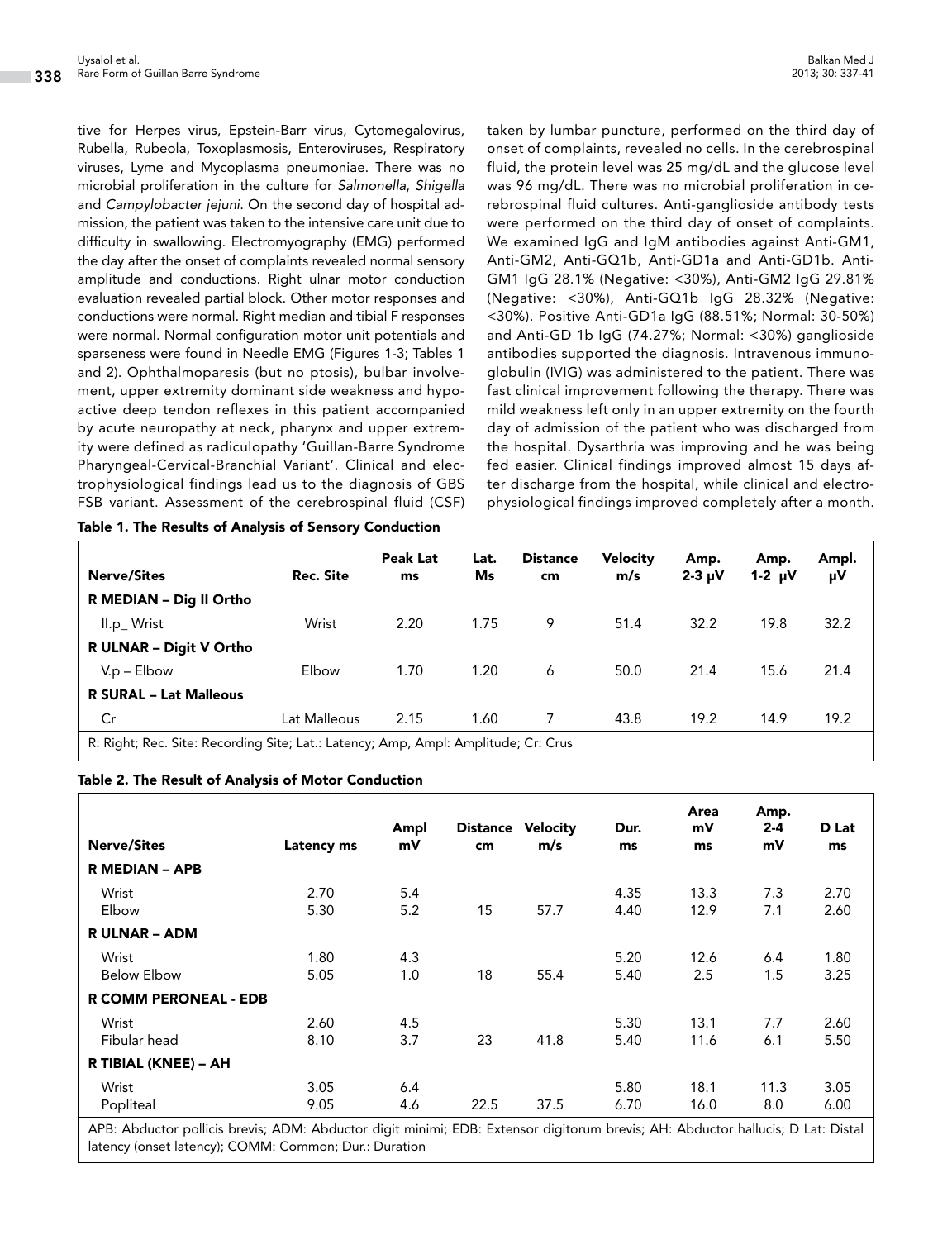

Figure 1. Sensory Conduction Analysis.



Figure 2. F wave. APB: Abductor pollicis brevis; AH: Abductor hallucis



Figure 3. Motor Conduction Analysis. APB: Abductor pollicis brevis; ADM: Abductor digit minimi; EDB: Extensor digitorum brevis; AH: Abductor hallucis

#### **Discussion**

GBS is typically characterized by progressive symmetric paralysis, loss of deep tendon reflex, various degree of sensory loss or paraesthesia, albumin cytological dissociation and demyelination at peripheral nerves detected at electrophysiological nervous system conduction analysis and axonal

degeneration. Marked extremity weakness along with facial nerve paralysis and ophthalmoplegia have been reported in 45% of affected children. In 15% of cases, proximal muscle weakness might be more prominent (6). There are different variants of GBS manifesting themselves with atypical clinical and electrophysiological findings. Acute inflammatory demyelinating polyneuropathy, acute motor axonal neuropathy,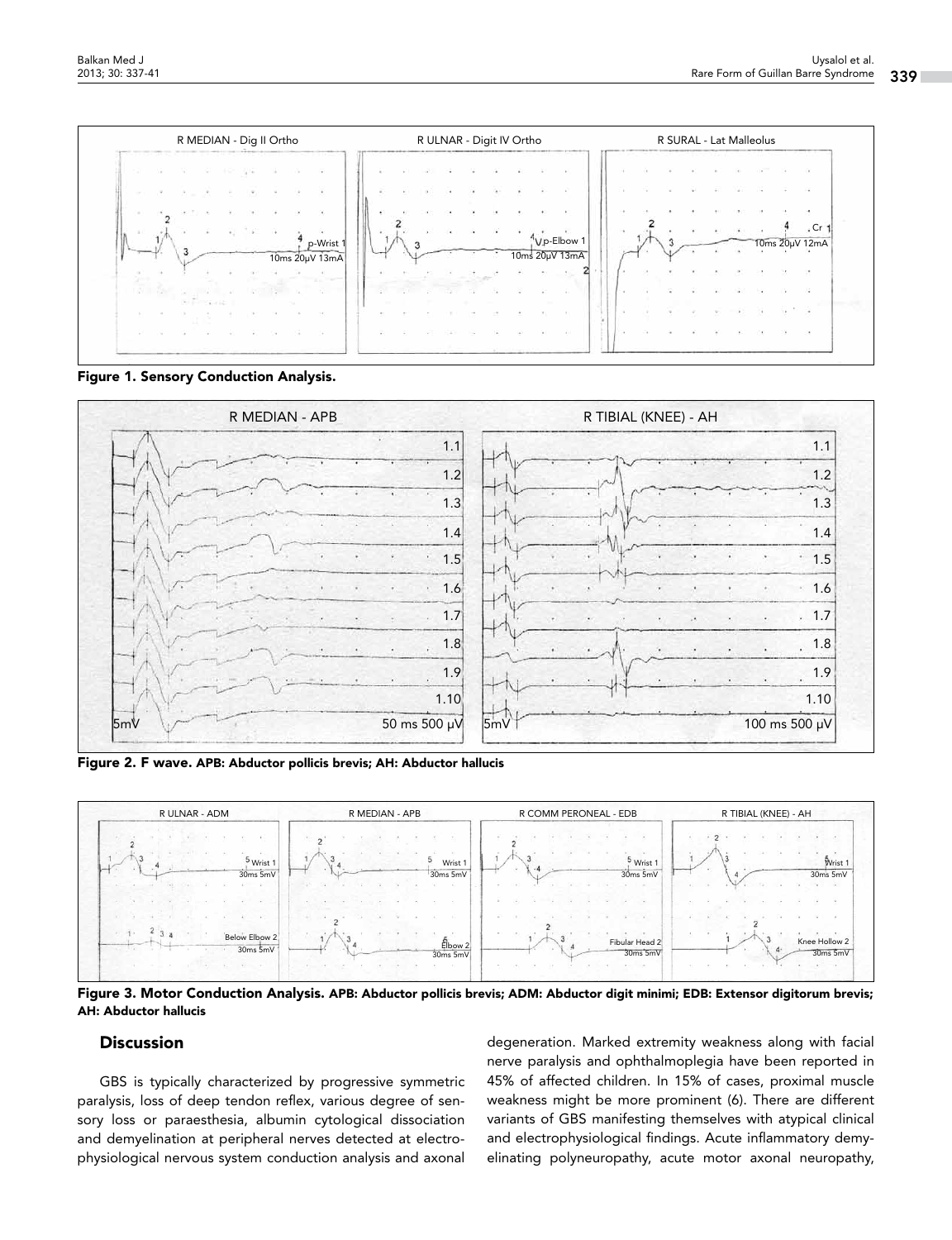acute motor and sensory axonal neuropathy, acute sensory neuropathy, Miller Fisher syndrome, cranial polyneuritis, acute pandisotonomia and PCB variant are the forms that are seen in the spectrum (5). The prominent finding in these variants is cranial nerve involvement. Recently, the detection of clinical and pathological overlapping signs of different subtypes of GBS like Fisher Syndrome, PCB variant and Bickerstaff brain stem encephalitis lead us to believe that this situation probably represents forms of consistent processes versus different variants (7, 8).

Ropper defined 3 cases of PCB variant of GBS with weakness of the pharynx, neck, shoulder and arm, and difficulty in swallowing but with normal sensory response. In these patients, extremities being intact was thought to be diagnostic (2). Later, in some patients, mild muscle weakness at lower extremities was defined (2, 4, 6, 9). In our case, there was weakness of the oropharynx, neck, shoulder and arm muscles, and difficulty in swallowing. Sensory response was normal. There was marked weakness of muscle at upper extremities along with mild muscle weakness at lower extremities.

PCB variant of GBS in children is rare. A sixteen monthold child with gastroenteritis that started 2 weeks before the onset of symptoms was reported as a Pharyngeal-Cervical-Brachial Variant of Guillan Barre Syndrome (10). Another report revealed a 12 year-old patient who was first diagnosed as epiglottis when admitted with acute respiratory distress and, while bulbar involvement was shown lately, the current diagnosis had delayed (11). Acute demyelinating PCB variant in 3 and 10 year-old children was shown in a study; in the latter, there was previous history of meningococcal vaccination (12). An another study showed that a 15 year-old girl had developed bulbar palsy and mainly upper extremity weakness two weeks after cytomegalovirus infection (13). It might be difficult to diagnose and diagnosis could be delayed in GBS variants with atypical findings. Our patient was lucky to recover in a short time with quick treatment, as rapid diagnosis was made by clinical and laboratory findings.

In CSF analysis, findings can be normal or with mild increased protein in the early period (4). In our case, there was no specific finding in CSF in the early period. In nerve conduction analysis in PCB variants of GBS, generally acute, low amplitude compounded muscle action potentials along with motor axonal damage and intact sensory reactions are observed. Conduction speed is typically normal. F and H waves and winking reactions are generally abnormal (12). However, in some cases, normal electro diagnostic findings or primary demyelination process findings have been reported (2). While evaluating paediatric cases, 3 demyelinating involvements and 3 axonal involvements were reported as different from adult cases (9-11). The difference in adult and child cases though is interesting, and is based on restricted number of observations. In our case, electrophysiological evaluation was compatible with PCB variant. Normal findings were found at one month follow-up.

In GBS, there are often upper respiratory and gastrointestinal infections before the disease (2). In our case, serological tests were negative in spite of respiratory infection at medical history and examination findings. In GBS and its variants,

anti-ganglioside antibodies might be detected in patients' serum. Anti-ganglioside antibodies are thought to be useful while supporting the diagnosis (3). Acute motor-sensory axonal neuropathy (AMSAN): GM1, GM1b, GD1a; acute motor axonal neuropathy (AMAN): GM1, GM1a, GD1a, GalNac-GD1a; Miller-Fisher syndrome: GQ1b, GT1a GQ1b; Miller-Fisher syndrome/GBS overlap syndrome: GQ1b, GM1, GM1a, GD1a, GalNac-GD1a; acute inflammatory demyelinating polyradiculoneuropathy (AIDP): antibodies unknown; Miller-Fisher syndrome/GBS overlap syndrome: GQ1, GM1, GM1a, GD1a, GalNac-GD1a. On the contrary, IgG antibodies to GM1b, GD1a, and GT1a have been reported in several patients with PCB. (1,3,4). Anti-ganglioside GQ1b antibodies were shown in Fisher syndrome and polyneuritis cranialis (14). A case reported a girl with increased isolated GT1a anti-IgG antibodies and PCB variant of GBS developed after cytomegalovirus infection (13). Another report showed that GT1a-sepecific IgG antibodies are positive for *Clostridium jejuni* in all GBS variants (15). Antibodies against other membrane glycolipids like GD1a and GM1b have been found in small number of variants of GBS (4). In the case of a patient with PCB variant of GBS, anti-GD1a was reported to show lower activity compared to anti-GT1a IgG (6). It was indicated in another study that the lower cranial nerves showed a higher rate of anti-GD1a antibody (14). Thus, it was thought that anti-GD1a in some patients with PCB of GBS caused bulbar palsy. In our case, rare Anti-GD1a IgG and Anti-GD1b IgG antibodies have been found to be positive. The positivity of Anti-GD1b IgG has not yet been reported. The positivity of Anti-Gd1b was commonly determined in case of GBS with ataxia and in some Miller-Fisher Syndrome cases (3). In this case, no ataxia was observed. Most Anti-IgGD1b antibodies are found to be associated with sensory neuropathy (3). However, our study did not show this finding. A case of an adult patient with positivity of GBS on axonal PCB variant has also been reported (4). This situation shows that GBS is still an example of a complex structure involving various signs and symptoms.

Although the prognosis information on PCB variant of GBS cases is limited in children, a prolonged recovery phase and incomplete improvements have been reported in adults (2, 6, 10). Electro diagnostic indicators showing serious axonal damage were thought to play no leading role in recovery in children with GBS (1). Our case had mild bulbar signs, although muscle involvement distribution was compatible with PCB. The patient had almost recovered on the third day, the clinical signs had regressed on the fifteenth day, clinical and electrophysiological signs had completely improved. When compared with other cases, our patient showed complete improvement both on clinical and laboratory results after a month of an impressive course of treatment. In adult cases, prolonged incomplete improvements were reported. A weak and incomplete improvement was observed in spite of treatment in two cases of PCB variant of GBS which had Anti-GD1a IgG positivity and Anti-GD1b positivity, as in our case (4). Although the complete recovery of a 10 year-old patient with diagnosis of PCB variant of GBS took 3 months, the full recovery of a 3 year-old patient even after 3 months did not occur (12). The cases with bulbar paralysis and ophthalmoparaesis at the